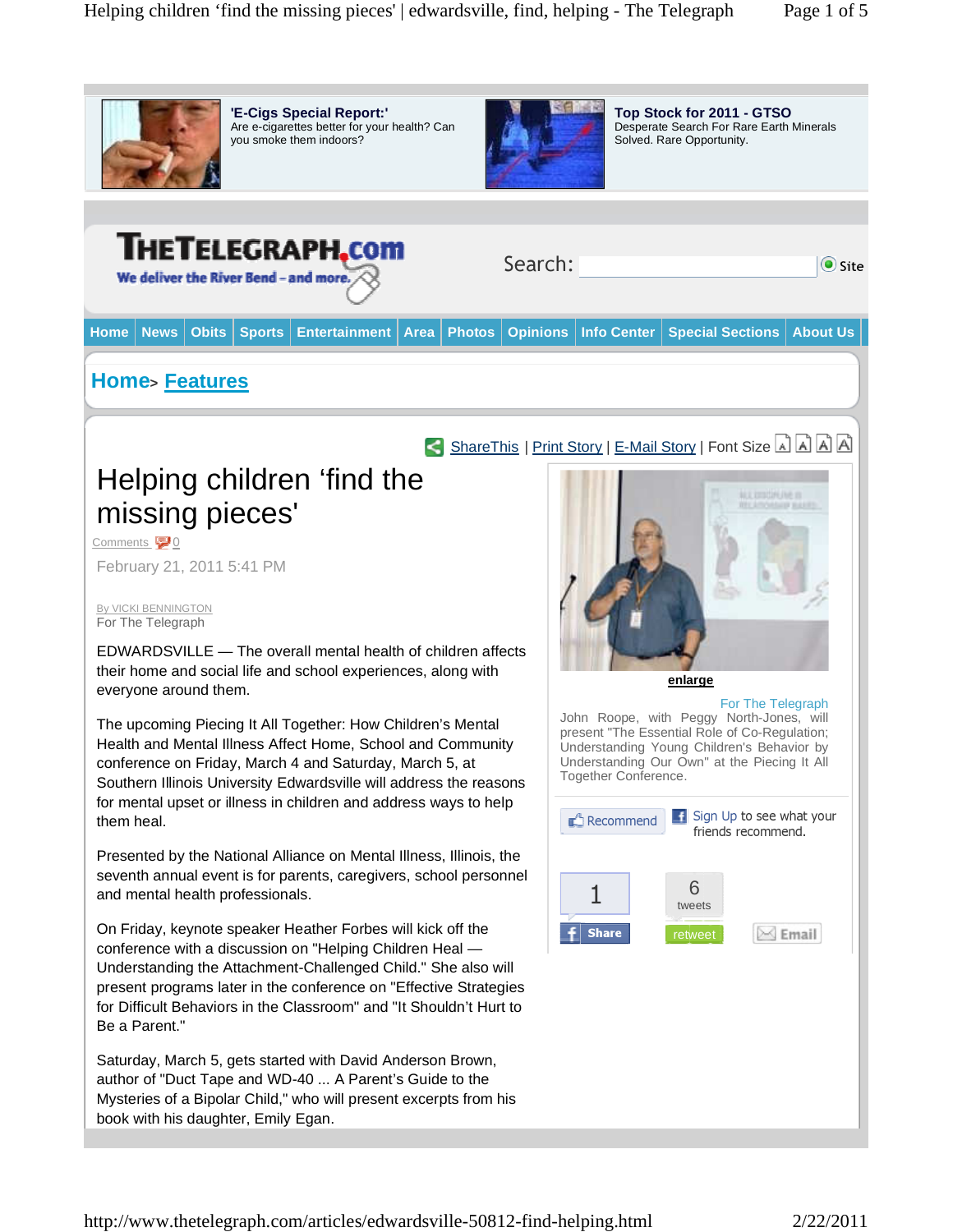Saturday also will feature the Shut Up Sisters, Patricia Konjoian and Gina Gallagher, with their own brand of humor regarding raising imperfect children in a world obsessed with perfection.

Jane J. Roennigke, child and adolescent education program coordinator for NAMI Illinois, said that one in five children is affected by some degree of mental illness.

"That's 20 percent," she said. "That's a lot of kids, and those kids are in our schools and in our communities. But unfortunately, most of the time, nobody sees the child as having an illness; they see the behavior."

Mental illness in children most often appears as "bad behaviors or strange behaviors." Parents get frustrated and worn out trying to help their child when they have no idea what to do. Roennigke said the conference brings all those who influence a child together to hear the same message — a message of hope and recovery.

"There are things out there to do that can help our children succeed," she said. "We know that with the right help, kids with mental illness can go on to live successful lives."

The conference was started in 2003 by a parent who wished there was more recognition for children's mental illness. A group of like-minded individuals and organizations from the Metro East met and decided to try to put on a children's mental health conference. Traditionally, about 300 people attend from around the state.

The African proverb says, "It takes a village to raise a child." This is especially true when you have a child with a mental illness. You need the support from the school, the community and even from your own family, Roennigke said.



- Day care owner faces galling tax sale
- **Ex-Ram Warner, wife provide furnishings** for Habitat house
- Census data may cost Alton \$300,000 per year
- **Lawmakers push concealed carry** proposals
- Man's death ruled accidental overdose H.

Forbes specializes in helping parents with children who exhibit difficult and severe behavior.

"There's almost always something that the child has viewed as trauma in their past," Forbes said.

It may be something like a medical procedure; some even say the birthing experience — things that parents would not necessarily know had caused upset to the child, but yet there's a piece that has been broken in the child's feeling of safety or security.

"Sometimes, families will say that one child is so different from the other children in the family, and they don't know why. There could be that one experience that only the one child had," she said.

Sometimes, it's hard to find, but that experience may have manifested into difficult behavior, where children act out or perhaps become withdrawn. It's a journey for the entire family, and the behavior usually becomes more intense when the child becomes a teenager.

"Love-based parenting can help," she said. "It involves using unconditional love — with boundaries, of course. It's a soft but stern approach."

Forbes is the author of four books, traveling around the country and the world to give understanding of what is driving children's behaviors. She uses some of her own grass-roots ideas, based on traditional techniques that come from science.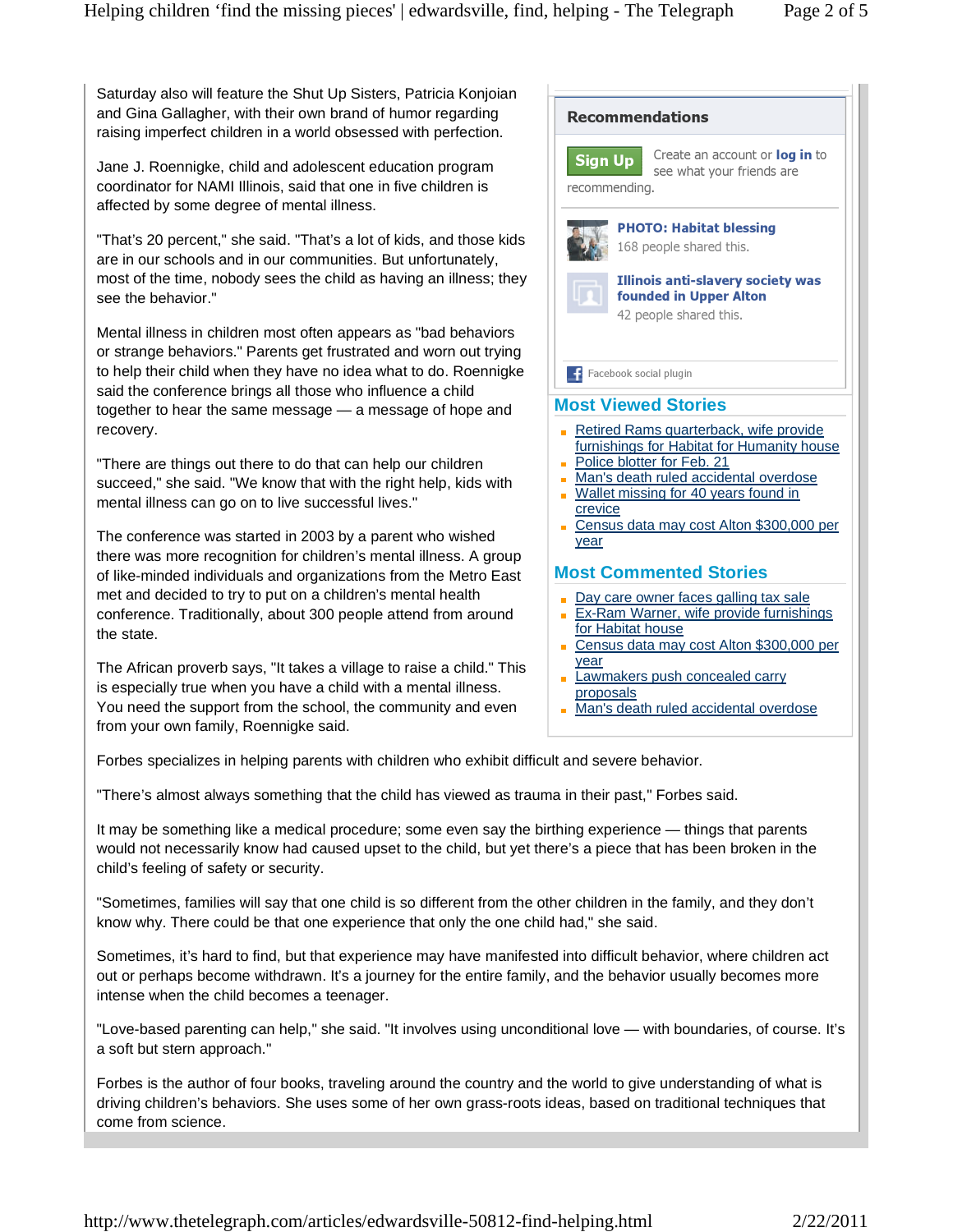"I try to bridge the gap between science and where the 'rubber hits the road,'" Forbes said. "Children who have had traumatic events in their lives are different than an average child. But just because they have intense behavior doesn't mean they are bad; it's due to their own life experience."

Parents' reactions to the behavior can make all the difference. Interaction is important.

"My own two adopted children gave me the passion for this field," Forbes said.

Forbes said she felt invisible growing up and had little connection with her parents. She filled the void with academics, where she excelled. She attended college and became an architect. Later, when she adopted two children from Russia, she was confronted with the effects of their early childhood experiences of abandonment, abuse and neglect, which left them with issues that affected the way they behaved. Even though they now were in a safe and loving environment, her son was violent, and her daughter was introverted.

Forbes began to conduct research on how she could help them and improve her family situation, eventually deciding to go back to school, where she earned a master's degree in social work, and pursued additional training in attachment and bonding.

Changing herself and the interpretation of her children's behavior helped her to carry out the role of parent in a new way. Her children now are teenagers, and she has wonderful relationships with them.

"Unconditional love is the real 'cure' to creating peace in the home," Forbes said.

Struggling with the effects of trauma takes a ton of understanding and commitment through loving relationships.

"Beyond Consequences, Logic and Control: A Love-Based Approach to Helping Children With Severe Behaviors" is co-written by Forbes and B. Bryan Post. Forbes also runs online parenting classes and provides free information on her website at www.beyondconsequencesonline.com.

On Friday afternoon, John Roope and Peggy North-Jones will present "The Essential Role of Co-Regulation; Understanding Young Children's Behavior by Understanding Our Own." Roope is director of early childhood mental health services at Chaddock Training Institute in Quincy, and has worked professionally with children and their families for 26 years. North-Jones is an instructor at Saint Louis University for master's and doctorate level students, and the associate director for Caregiver Connections in Quincy.

"Treating Trauma and Related Attachment Disturbances in Children" will be presented Saturday morning by Shirley Crenshaw, a psychotherapist and recognized professional specializing in attachment and trauma therapy.

Sessions such as "Families and Caregivers — Are You Ready for R.E.S.T. = Resources, Education, Support and Training" will be presented by the Illinois Children's Mental Health Partnership, with other breakout sessions on eating disorders, depression, collaboration, parenting, brain development, medication and sensory integration, to name a few.

Other speakers include Kelly Gable, Kathy Boyd Fenger, Joseph Pangelinan, Megan Jedlinski, Nichole Albrecht, Stephen Hupp, Benton K. Johnson, Lauren Milton, Teri Brister, Patricia Konjoian, Gina Gallagher, Ron Mriscin, Nel Daymon, Benton K. Johnson II, Sandra Becker Warden, Sara Hoffstot and Lynn Jarman.

"Piecing It All Together: How Children's Mental Health and Mental Illness Affect Home, School and Community" will begin at 8 a.m. Friday, March 4, and 8:45 a.m. on Saturday, March 5. For more information or to register, email namiil@sbcglobal.net, visit http://il.nami.org or call (217) 522-1403.

vbennington@sbcglobal.net

See archived 'Features' stories »

**Ads by Google**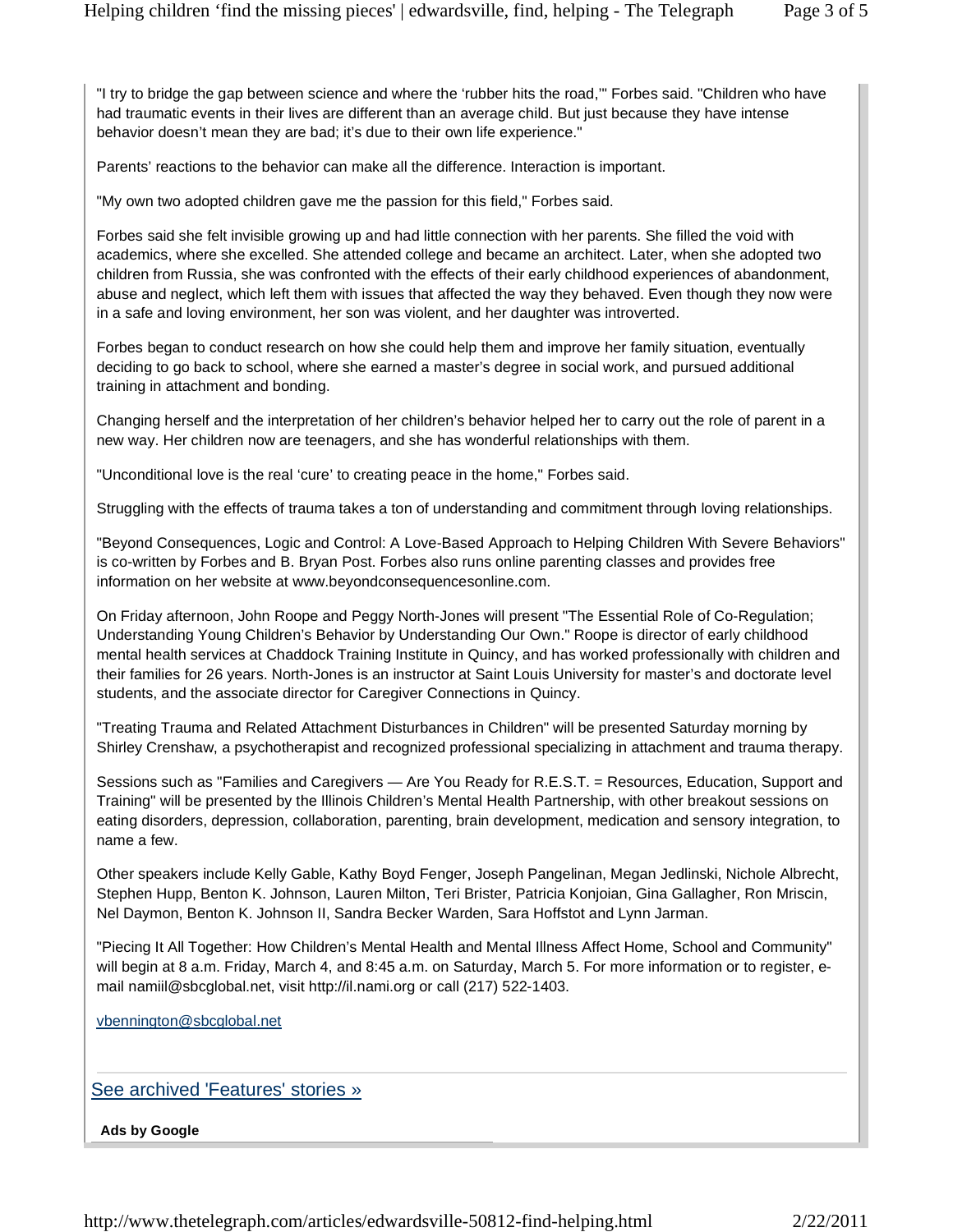